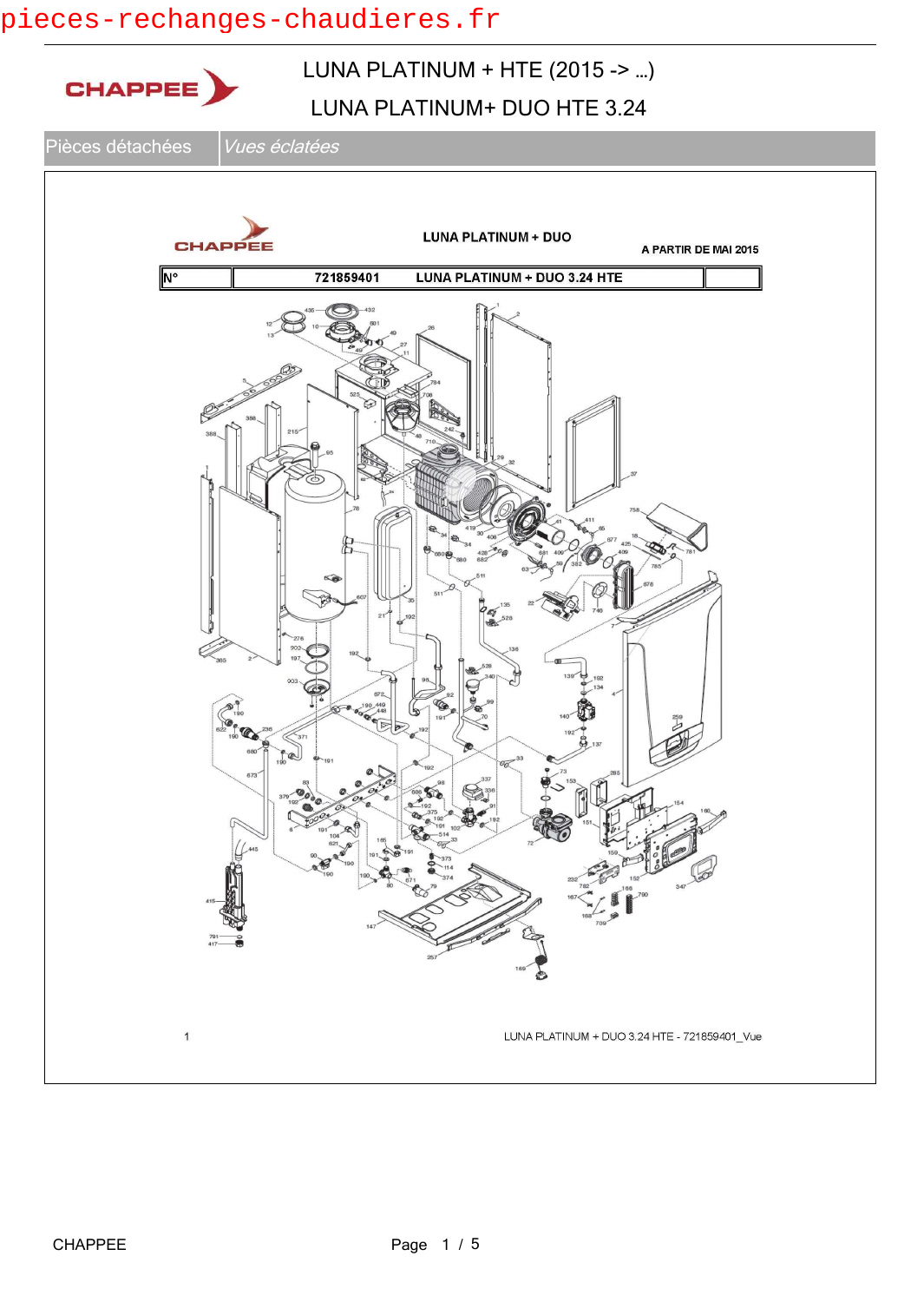# pieces-rechanges-chaudieres.fr



## LUNA PLATINUM + HTE (2015 -> …)

| Réf.           | Référence   | <b>Description</b>                     | Qté          | Remarques |
|----------------|-------------|----------------------------------------|--------------|-----------|
| 1              | SX5116480   | <b>MONTANT LATERAL</b><br>(5116480)    | 1            |           |
| $\mathbf{1}$   | SX5116480   | <b>MONTANT LATERAL</b><br>(5116480)    | 1            |           |
| 2              | SX5116490   | PANNEAU LATERAL                        | 1            |           |
| $\overline{2}$ | SX5116490   | PANNEAU LATERAL                        | $\mathbf{1}$ |           |
| 4              | SX710927500 | PANNEAU AV PLAT. DUO CH                | 1            |           |
| 5              | SX5114030   | <b>TRAVERSE ARRIERE SUPERIEURE</b>     | $\mathbf{1}$ |           |
| 6              | SX5106550   | TRAVERSE PLATINE HYDRAULIQUE (5106550) | 1            |           |
| 7              | SX710347200 | <b>TRAVERSE AVANT SUPERIEURE</b>       | $\mathbf{1}$ |           |
| 10             | SX5409020   | (5409020)<br>RACCORDEMENT VENTOUSE     | 1            |           |
| 11             | SX5409010   | JOINT VENTOUSE CAOUTCHOUC (5409010)    | $\mathbf{1}$ |           |
| 12             | SX5108690   | <b>OBTURATEUR</b><br>(5108690)         | 1            |           |
| 13             | SX5407400   | JOINT OBTURATEUR DECOUPE (x3)          | $\mathbf{1}$ |           |
| 18             | SX710059700 | <b>VENTURI AGU3718</b>                 | 1            |           |
| 21             | SX5402050   | JOINT 6,1x11,5x1,5 (X3)                | $\mathbf{1}$ |           |
| 22             | SX710692300 | <b>VENTILATEUR NRG118</b>              | 1            |           |
| 26             | SX710333900 | PANNEAU DROIT CHAMBRE ETANCHE          | 1            |           |
| 27             | 7222260     | <b>CHAMBRE ETANCHE</b>                 | 1            |           |
| 29             | SX710283700 | PANNEAU ISOLANT ARRIERE                | $\mathbf{1}$ |           |
| 30             | SX5411020   | PANNEAU ISOLANT<br>(5411020)           | 1            |           |
| 32             | SX5671940   | ECHANGEUR PRINCIPAL 4E<br>(5671940)    | $\mathbf{1}$ |           |
| 33             | SX710963000 | O-RING 22X3 EPDM (x3)                  | 1            |           |
| 33             | SX710963000 | O-RING 22X3 EPDM (x3)                  | $\mathbf{1}$ |           |
| 34             | SX8380860   | <b>CLIPS ECHANGEUR PRINCIPAL</b>       | 1            |           |
| 34             | SX8380860   | <b>CLIPS ECHANGEUR PRINCIPAL</b>       | 1            |           |
| 35             | SX5629130   | VASE D'EXPANSION 7,5L                  | 1            |           |
| 37             | SX710352600 | PANNEAU AV CHAMBRE ETANCHE             | $\mathbf{1}$ |           |
| 41             | 7115657     | <b>BRULEUR 5E</b>                      | 1            |           |
| 48             | SX710332800 | <b>GOUTIERE AIR NEUF</b>               | $\mathbf{1}$ |           |
| 49             | SX5409280   | BOUCHON RACCORD.VENTOUSE (5409280)     | 1            |           |
| 49             | SX5409280   | BOUCHON RACCORD.VENTOUSE (5409280)     | $\mathbf{1}$ |           |
| 59             | SX8511140   | CABLE ELECT.ALLUMAGE (8511140)         | 1            |           |
| 62             | SX5409570   | PRISE DE PRESSION FF<br>(5409570)      | $\mathbf{1}$ |           |
| 63             | SX710220000 | ELECTRODE ALLUMAGE HTE                 | 1            |           |
| 65             | SX710424200 | ELECTRODE IONISATION B&P               | $\mathbf{1}$ |           |
| 70             | SX710333200 | TUBE POMPE/ECHANGEUR                   | 1            |           |
| 72             | 7221855     | POMPE UMP 15-60 6M AVEC CABL.          | $\mathbf{1}$ |           |
| 73             | 7219215     | DEGAZEUR CALEFFI WI                    | 1            |           |
| 73             | SX710493600 | DEGAZEUR POMPE                         | 1            |           |
| 78             | SX710335600 | <b>BALLON AVEC ISOLATION</b>           | 1            |           |
| 79             | SX9950620   | SOUPAPE DE SECURITE 7BARS (9950620)    | 1            |           |
| 80             | SX5668600   | RACCORD ENTREE SANITAIRE               | 1            |           |
| 83             | SX5620090   | LIMITEUR DEBIT SANIT.12L/MN            | $\mathbf{1}$ |           |
| 90             | SX5622840   | ROBINET DE REMPLISSAGE<br>(5622840)    | 1            |           |
| 91             | SX5652030   | ROBINET DE VIDANGE<br>(PDM5652030)     | $\mathbf{1}$ |           |
| 92             | SX9950600   | SOUPAPE DE SECURITE 3BARS              | 1            |           |
| 95             | SX5668740   | <b>ANODE MAGNESIUM</b>                 | $\mathbf{1}$ |           |
| 96             | SX710339000 | TUBE ENT.SERPENTIN/RACCORD FILTRE      | 1            |           |
| 98             | SX5212040   | TUBE BY-PASS CHAUFFAGE (5212040)       | $\mathbf{1}$ |           |
| 99             | SX8380850   | <b>CLIP TUBE BY-PASS</b>               | 1            |           |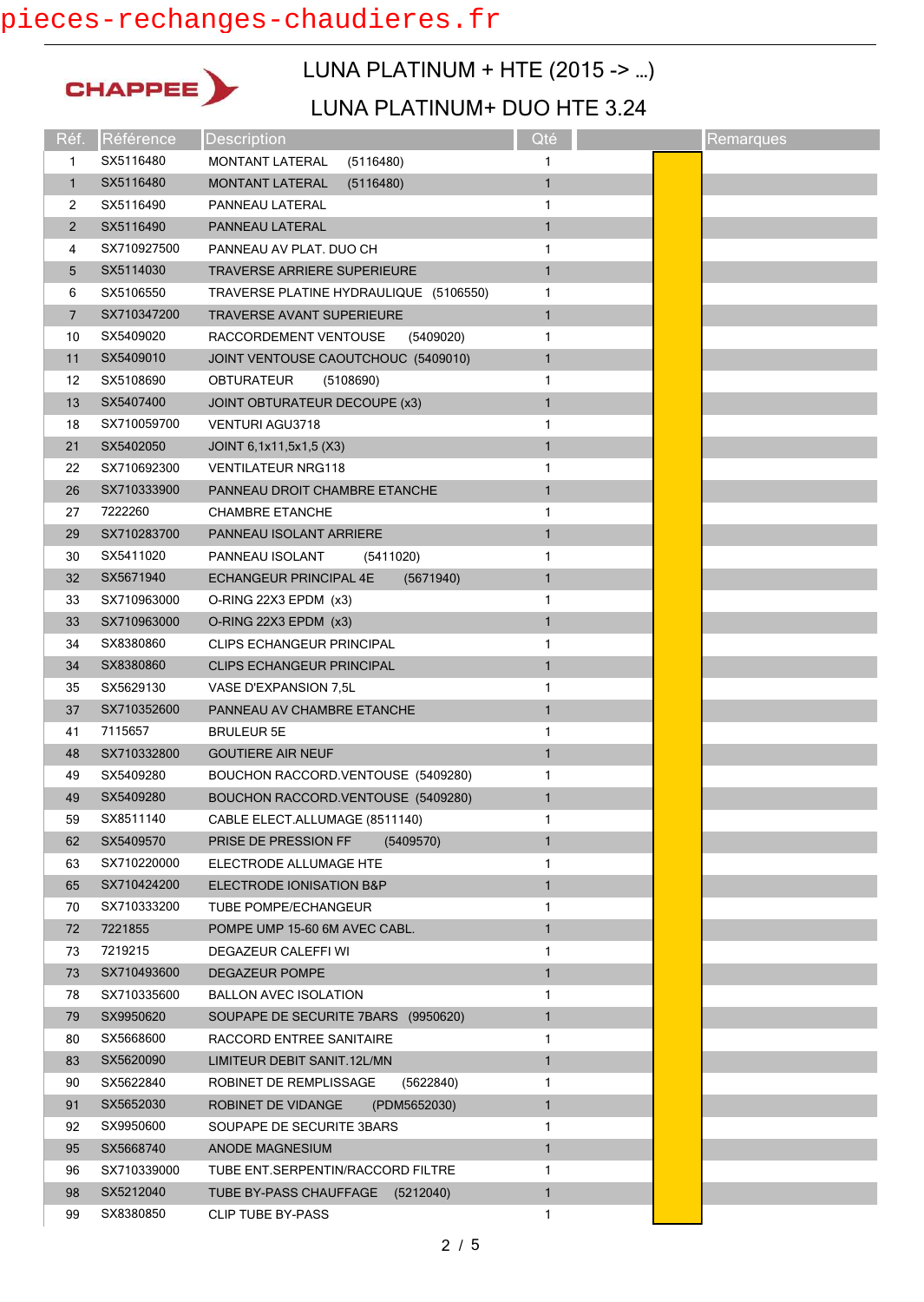

# LUNA PLATINUM + HTE (2015 -> …)

| 102 | SX5663040   | <b>ENS. VANNE 3 VOIES</b><br>(5663040)    | $\mathbf{1}$ |  |
|-----|-------------|-------------------------------------------|--------------|--|
| 104 | SX5668570   | <b>CONNEXION DEPART ECS</b>               | 1            |  |
| 114 | SX5403820   | JOINT O-RING (x3) (5403820)               | $\mathbf{1}$ |  |
| 135 | SX9950760   | SECURITE SURCHAUFFE 105° (9950760)        | 1            |  |
| 136 | SX710333800 | <b>TUBE ECHANGEUR/V3V</b>                 | 1            |  |
| 137 | SX710341200 | TUBE ENTREE VANNE GAZ                     | 1            |  |
| 139 | SX710341400 | <b>TUBE GAZ VG/VENTURI</b>                | $\mathbf{1}$ |  |
| 140 | SX710452600 | VANNE GAZ VGE56S                          | 1            |  |
| 147 | SX710353100 | PANNEAU INFERIEUR                         | $\mathbf{1}$ |  |
| 151 | SX710018500 | COUVERCLE BOITIER ELECTRIQUE              | 1            |  |
| 152 | SX710019900 | PANNEAU DE COMMANDE                       | $\mathbf{1}$ |  |
| 153 | SX710018200 | CAPOT BORNIER DE RACCORDEMENT             | 1            |  |
| 154 | 7221953     | C.I. LMS15 DUO 3.24+                      | 1            |  |
| 159 | SX710345000 | <b>CHARNIERE GAUCHE</b>                   | 1            |  |
| 160 | SX710344900 | <b>CHARNIERE DROITE</b>                   | $\mathbf{1}$ |  |
| 165 | SX5668580   | TUBE ENTREE SANITAIRE                     | 1            |  |
| 166 | SX8421590   | BORNIER DE RACCORDEMENT<br>(PDM8421590)   | $\mathbf{1}$ |  |
| 167 | SX5405340   | PORTE-FUSIBLES (x3) (PDM5405340)          | 1            |  |
| 168 | SX9950580   | FUSIBLES 2A 250V (X10) (9950580)          | $\mathbf{1}$ |  |
| 169 | SX9951650   | MANOMETRE AVEC SUPPORT<br>(9951650)       | 1            |  |
| 190 | SX5404970   | JOINT 3/8" (x10) (PDM5404970)             | $\mathbf{1}$ |  |
| 190 | SX5404970   | JOINT 3/8" (x10) (PDM5404970)             | 1            |  |
| 190 | SX5404970   | JOINT 3/8" (x10) (PDM5404970)             | $\mathbf{1}$ |  |
| 190 | SX5404970   | JOINT 3/8" (x10) (PDM5404970)             | 1            |  |
| 190 | SX5404970   | JOINT 3/8" (x10) (PDM5404970)             | $\mathbf{1}$ |  |
| 190 | SX5404970   | JOINT 3/8" (x10) (PDM5404970)             | 1            |  |
| 190 | SX5404970   | JOINT 3/8" (x10) (PDM5404970)             | 1            |  |
| 191 | SX5408970   | JOINT G1/2"<br>(5408970)                  | 1            |  |
| 191 | SX5408970   | (5408970)<br>JOINT G1/2"                  | $\mathbf{1}$ |  |
| 191 | SX5408970   | (5408970)<br>JOINT G1/2"                  | 1            |  |
| 191 | SX5408970   | JOINT G1/2"<br>(5408970)                  | $\mathbf{1}$ |  |
| 191 | SX5408970   | (5408970)<br>JOINT G1/2"                  | 1            |  |
| 191 | SX5408970   | JOINT G1/2"<br>(5408970)                  | $\mathbf{1}$ |  |
| 192 | SX5404650   | JOINT G3/4" 17x24x2 (X10) #               | 1            |  |
| 192 | SX5404650   | JOINT G3/4" 17x24x2 (X10) #               | $\mathbf{1}$ |  |
| 192 | SX5404650   | JOINT G3/4" 17x24x2 (X10) #               | 1            |  |
| 192 | SX5404650   | JOINT G3/4" 17x24x2 (X10) #               | $\mathbf{1}$ |  |
| 192 | SX5404650   | JOINT G3/4" 17x24x2 (X10) #               | 1            |  |
| 192 | SX5404650   | JOINT G3/4" 17x24x2 (X10) #               | $\mathbf{1}$ |  |
| 192 | SX5404650   | JOINT G3/4" 17x24x2 (X10) #               | 1            |  |
| 192 | SX5404650   | JOINT G3/4" 17x24x2 (X10) #               | $\mathbf{1}$ |  |
| 192 | SX5404650   | JOINT G3/4" 17x24x2 (X10) #               | 1            |  |
| 192 | SX5404650   | JOINT G3/4" 17x24x2 (X10) #               | 1            |  |
| 197 | SX5412820   | JOINT OR 44, 17x1, 78 (X3) (5412820)      | 1            |  |
| 215 | SX710334000 | PANNEAU GAUCHE CHAMBRE ETANCHE            | $\mathbf{1}$ |  |
| 232 | SX710028100 | CARTE ELECTRONIQUE INTERFACE              | 1            |  |
| 236 | SX5625310   | DISCONNECTEUR CALEFFI DUO<br>(PDM5625310) | $\mathbf{1}$ |  |
| 242 | SX8435270   | SONDE CTN FUMEE                           | 1            |  |
| 257 | SX710347300 | TRAVERSE TABLEAU DE BORD                  | $\mathbf{1}$ |  |
| 259 | SX710828100 | LOGO CHAPPEE                              | 1            |  |
|     |             |                                           |              |  |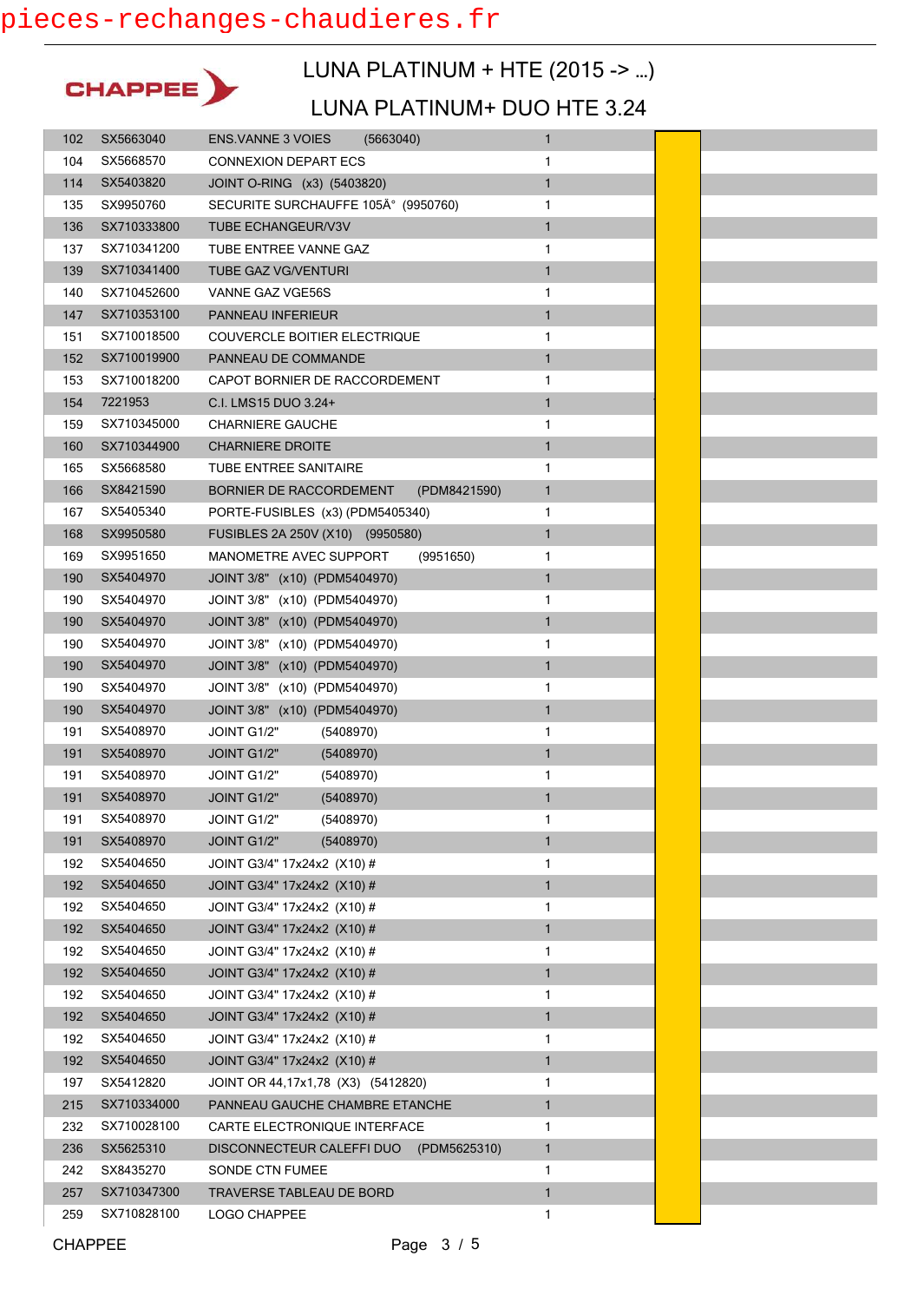

### LUNA PLATINUM + HTE (2015 -> …)

|     | SX1340440   | <b>CLIP</b><br>(1340440)                  | $\mathbf{1}$                   |                    |
|-----|-------------|-------------------------------------------|--------------------------------|--------------------|
| 285 | SX710083600 | <b>CAPOT CLIP-IN</b>                      | 1                              |                    |
| 336 | SX8380680   | <b>RESSORT FIX MOTEUR V3V</b>             | $\mathbf{1}$                   |                    |
| 337 | SX5694580   | <b>MOTEUR V3V ELBI</b>                    | 1                              |                    |
| 340 | SX710109100 | <b>CAPTEUR DE PRESSION</b>                | $\mathbf{1}$                   |                    |
| 347 | SX710234400 | <b>COMMANDE A DISTANCE</b>                | 1                              |                    |
| 365 | SX5106530   | <b>TRAVERSE ARRIERE INFERIEURE</b>        | $\mathbf{1}$                   |                    |
| 371 | SX5668590   | TUBE REMPLISSAGE CIRCUIT CHAUFFAGE        | 1                              |                    |
| 373 | SX5109080   | FILTRE CHAUFFAGE (PDM5109080)             | $\mathbf{1}$                   |                    |
| 374 | SX5212030   | <b>BOUCHON PORTE FILTRE M30</b>           | 1                              |                    |
| 375 | SX5663030   | <b>TUBE BY-PASS</b><br>(5663030)          | $\mathbf{1}$                   |                    |
| 379 | SX5206120   | REDUCTION FM G 3/4-1/2 (5206120)          | 1                              |                    |
| 382 | SX710206300 | CABLE ELECTRODE IONISATION                | $\mathbf{1}$                   |                    |
| 388 | SX5114060   | TRAVESE FIX. ARRIERE                      | 1                              |                    |
| 388 | SX5114060   | <b>TRAVESE FIX. ARRIERE</b>               | $\mathbf{1}$                   |                    |
| 408 | 711571000   | BRIDE CHAMBRE DE COMBUSTION               | 1                              |                    |
| 409 | 7215431     | <b>ENS.JOINT BRULEUR</b>                  | $\mathbf{1}$                   |                    |
| 409 | 7215431     | <b>ENS.JOINT BRULEUR</b>                  | 1                              |                    |
| 411 | SX710185200 | <b>JOINT ELECTRODE IONISATION</b>         | 1<br>Nous consulter            |                    |
| 415 | 7220503     | SIPHON HYDRAULIQUE H200<br>722050300      | Nous consulter<br>1            |                    |
| 417 | 7216792     | <b>BOUCHON SIPHON HYDRAULIQUE</b>         | $\mathbf{1}$<br>Nous consulter |                    |
| 419 | SX5411000   | JOINT BRIDE/ECHANGEUR                     | 1                              |                    |
| 425 | SX710042400 | <b>JOINT DE VENTURI</b>                   | $\mathbf{1}$                   |                    |
| 428 | SX5409290   | JOINT HUBLOT (X3) (5409290)               | 1                              |                    |
| 432 | SX5410420   | JOINT FUMEES Ã~60                         | $\mathbf{1}$                   |                    |
| 435 | SX5407550   | JOINT FUMEES A ~ 100 (5407550)            | 1                              |                    |
| 445 | SX710333100 | FLEXIBLE DE LIAISON SIPHON                | $\mathbf{1}$                   |                    |
| 448 | SX5209230   | PORTE CLAPET ANTIRETOUR                   | 1                              |                    |
| 449 | SX5640030   | <b>CLAPET ANTI RETOUR</b><br>(5640030)    | $\mathbf{1}$                   |                    |
| 511 | SX5404600   | O-RING 17,86X2,62 (X3)                    | 1                              |                    |
| 511 | SX5404600   | O-RING 17,86X2,62 (X3)                    | $\mathbf{1}$                   |                    |
| 514 | SX710337800 | RACCORD RET CHAUF/POMPE/FILTRE            | $\mathbf{1}$                   |                    |
| 525 | SX710027900 | <b>ALLUMEUR ANTOSS 24V</b>                | 1                              |                    |
| 528 | SX710439300 |                                           |                                |                    |
|     |             | SONDE CTN TODS                            | 1                              |                    |
| 528 | SX710439300 | SONDE CTN TODS                            | $\mathbf{1}$                   |                    |
| 601 | SX5408560   | O-RING 8,73X1,78 (x3) (5408560)           | 1                              |                    |
| 604 | SX5661600   | VASE D'EXPANSION SANITAIRE 2L             | $\mathbf{1}$                   | [To Translate: FR: |
| 605 | SX5621280   | FLEXIBLE LIAISON VASE SANITAIRE (5621280) | 1                              | [To Translate: FR: |
| 607 | SX8434930   | SONDE CTN SANITAIRE                       | $\mathbf{1}$                   |                    |
| 621 | SX5663120   | TUBE REMPLISSAGE /CHAUFFAGE (5663120)     | 1                              |                    |
| 622 | SX5622860   | TUBE BALLON/DISCONNECTEUR                 | $\mathbf{1}$                   |                    |
| 671 | SX5646780   | ROBINET DE VIDANGE<br>(5646780)           | 1                              |                    |
| 672 | SX710338900 | TUBE SORT.SERPENTIN / V3V                 | $\mathbf{1}$                   |                    |
| 673 | SX710333000 | <b>TUBE GOUTIERE /SIPHON</b>              | 1                              |                    |
| 677 | SX5212930   | RALLONGE BRULEUR 5E (5212930)             | $\mathbf{1}$                   |                    |
| 678 | SX710051400 | AIR-GAS CONVEYOR SS.LUNA4                 | 1                              |                    |
| 679 | SX8511150   | CABLE MASSE ELECTR.D'ALL.L=270(8511150)   | $\mathbf{1}$                   | [To Translate: FR  |
| 680 | SX5409250   | JOINT PASSE-TUBE D:15                     | 1                              |                    |
| 680 | SX5409250   | JOINT PASSE-TUBE D:15                     | $\mathbf{1}$                   |                    |